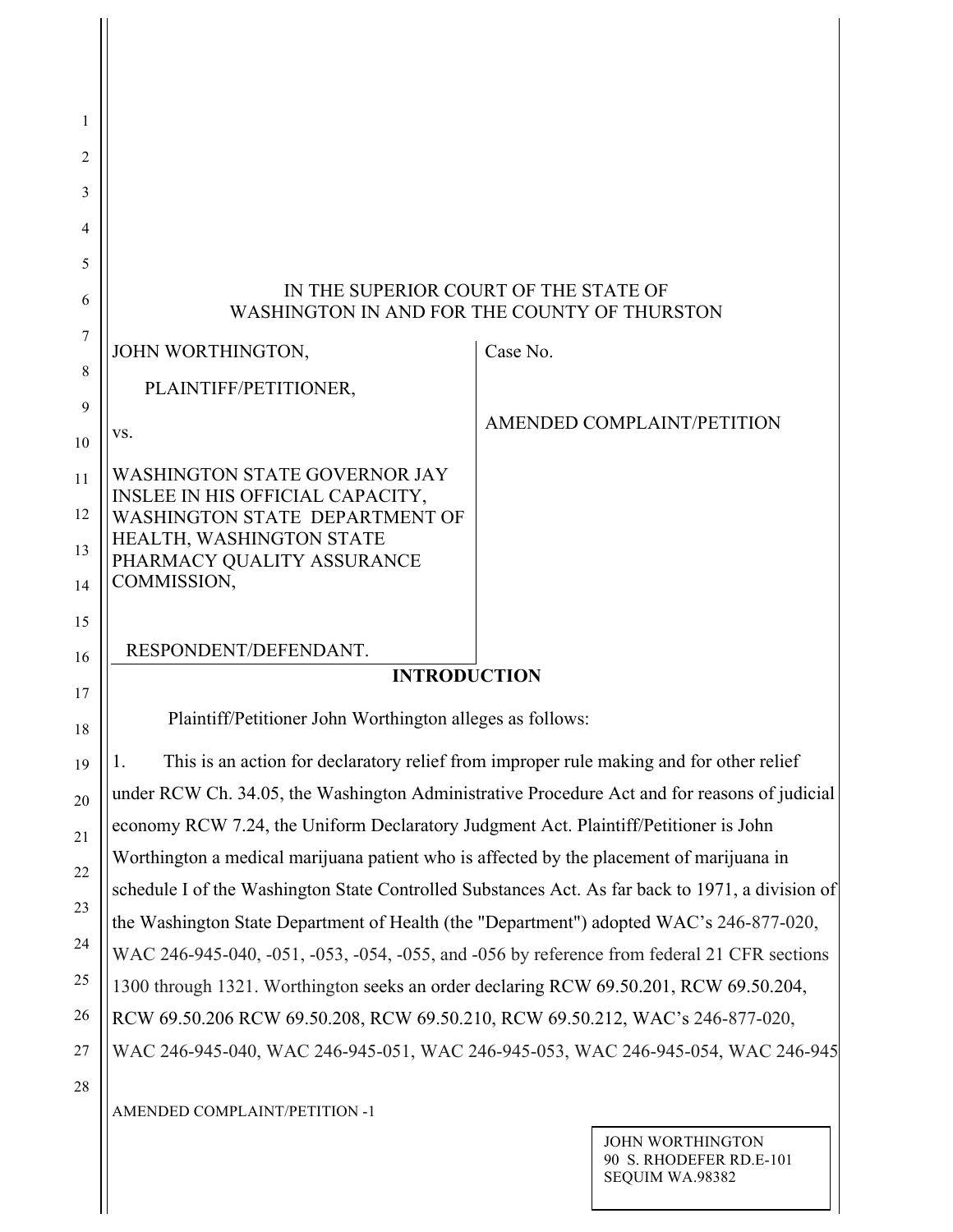-055, and WAC 246-945 -056 are invalid and enjoining the state from enforcing them, because they are unconstitutional.

#### **JURISDICTION AND VENUE**

2. The Court has jurisdiction to hear the petition because the rules, or its threatened application, interferes with or impairs, or immediately threatens to interfere with or impair, the legal rights or privileges of Worthington. RCW 34.05.570 (2). There is no requirement that Worthington exhaust any administrative remedies or take any other action prior to bringing this petition, and venue is proper in this Court under RCW 34.05.570 (2) or RCW 34.05.570  $(4)^1$ . This court also has jurisdiction to rule under RCW 7.24, that RCW 69.50.204, RCW 69.50.206 RCW 69.50.208, RCW 69.50.210, RCW 69.50.212 are unconstitutional, because they are not subject to RCW 34.05, and there is no remedy to address those laws under the APA.

#### **PARTIES**

3. Plaintiff/Petitioner is John Worthington a Washington State medical marijuana patient, affected by the unconstitutional drug scheduling by the Washington State Legislature and the Washington State Department of Health (DOH) and the Pharmacy Quality Assurances Commission (PQAC), and the placement of marijuana in schedule I of the Washington State Controlled Substances Act, without period review and an opportunity to challenge the placement of marijuana and other drugs into schedule I and other drug schedules.

4. Defendant Washington State Governor Jay Inslee is responsible for unconstitutional drug laws in Washington State. The Office of the Governor is located at PO Box 40002 Olympia, WA 98504-0002. Respondent is the DOH/PQAC, is an agency of the State of Washington and is responsible for promulgating rules under the Washington State Controlled Substances Act. The mailing address for the Department is PO Box 47852, Olympia, WA. 98504-7852.

5. Worthington has filed 4 petitions for adoption, amendment repeal to DOH/BOP/PQAC, including one which was denied on May 26, 2021.

AMENDED COMPLAINT/PETITION -2 <sup>1</sup> Worthington has filed a petition for adoption amendment repeal which was denied May 26, 2021.

 $\overline{a}$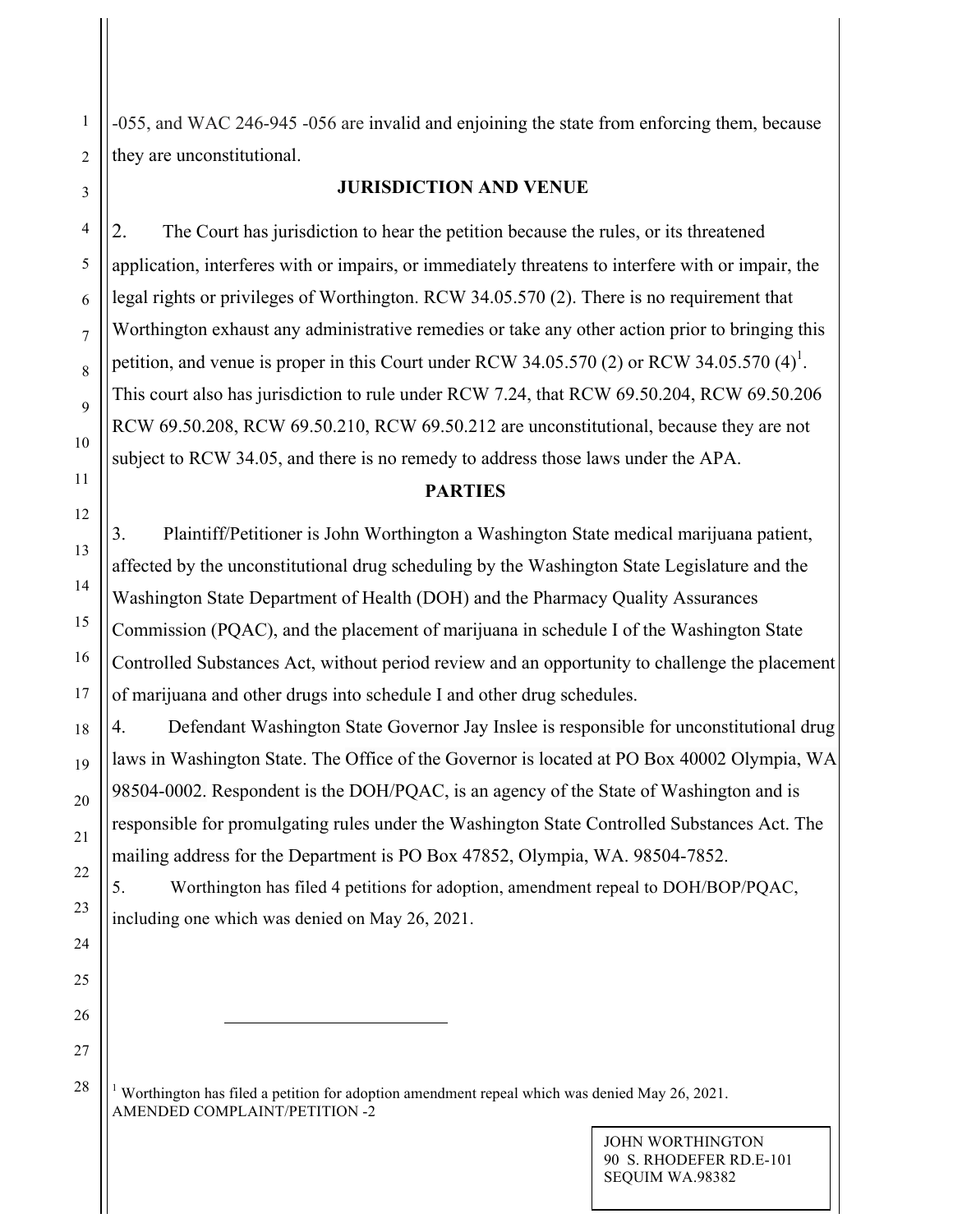| 1              | <b>AGENCY RULE AT ISSUE</b>                                                                                                                                                                                                              |                                                                |  |  |  |
|----------------|------------------------------------------------------------------------------------------------------------------------------------------------------------------------------------------------------------------------------------------|----------------------------------------------------------------|--|--|--|
| $\overline{2}$ | The agency rules at issue are WAC's 246-877-020 <sup>2</sup> , WAC 246-945-040, WAC 246-945-<br>6.                                                                                                                                       |                                                                |  |  |  |
| $\overline{3}$ | 051, WAC 246-945 -053, WAC 246-945-054, WAC 246-945-055, and WAC 246-945 -056.                                                                                                                                                           |                                                                |  |  |  |
| $\overline{4}$ | <b>WASHINGTON STATE LAWS AT ISSUE</b>                                                                                                                                                                                                    |                                                                |  |  |  |
| 5              | Washington State laws at issue are RCW 69.50.201, RCW 69.50.204, RCW 69.50.206<br>7.                                                                                                                                                     |                                                                |  |  |  |
| 6              | RCW 69.50.208, RCW 69.50.210, and RCW 69.50.213.                                                                                                                                                                                         |                                                                |  |  |  |
|                | <b>BACKGROUND AND FACTS</b>                                                                                                                                                                                                              |                                                                |  |  |  |
| 7              | The Statutory authority for the Washington State Uniform Controlled Act WAC dates<br>8.                                                                                                                                                  |                                                                |  |  |  |
| 8              | back to October 26, 1971. <sup>3</sup> At the time of the adoption of Washington State Uniform Controlled                                                                                                                                |                                                                |  |  |  |
| 9              | Act in 1971 there could be a top down system of control by the federal government without                                                                                                                                                |                                                                |  |  |  |
| 10             | running afoul of the Anti-Commandeering Doctrine. However, in the year 1971, it was not                                                                                                                                                  |                                                                |  |  |  |
| 11             | completely understood that the International Drug Treaty itself required the Controlled                                                                                                                                                  |                                                                |  |  |  |
| 12             | Substances Act to be promulgated constitutionally by states such as Washington State in order                                                                                                                                            |                                                                |  |  |  |
| 13             | for the terms of the treaty to be enforced. <sup>4</sup>                                                                                                                                                                                 |                                                                |  |  |  |
| 14             | Federal agencies like the FDA or DEA or private organizations like the Uniform Law<br>9.                                                                                                                                                 |                                                                |  |  |  |
| 15             | Commission <sup>5</sup> could "adopt by reference" without concerns for constitutional requirements.                                                                                                                                     |                                                                |  |  |  |
| 16             |                                                                                                                                                                                                                                          |                                                                |  |  |  |
| 17             |                                                                                                                                                                                                                                          |                                                                |  |  |  |
| 18             |                                                                                                                                                                                                                                          |                                                                |  |  |  |
| 19             |                                                                                                                                                                                                                                          |                                                                |  |  |  |
|                | <sup>2</sup> PQAC refers to this as the "old WAC." The original Uniform Controlled Substances Act WAC appears to have<br>been filed 10/26/1971.                                                                                          |                                                                |  |  |  |
| 20             | <sup>3</sup> [Statutory Authority: RCW 69.50.201. WSR 19-06-068, § 246-887-020, filed 3/5/19, effective 4/5/19. Statutory<br>Authority: RCW 18.64.005, 2013 c 276, and 2013 c 19. WSR 15-13-086, § 246-887-020, filed 6/15/15, effective |                                                                |  |  |  |
| 21             | 7/16/15. Statutory Authority: RCW 43.70.280. WSR 98-05-060, § 246-887-020, filed 2/13/98, effective 3/16/98.<br>Statutory Authority: RCW 18.64.005. WSR 92-04-029 (Order 239B), § 246-887-020, filed 1/28/92, effective                  |                                                                |  |  |  |
| 22             | 2/29/92. Statutory Authority: RCW 18.64.005 and chapter 18.64A RCW. WSR 91-18-057 (Order 191B), recodified<br>as § 246-887-020, filed 8/30/91, effective 9/30/91. Statutory Authority: RCW 69.50.201. WSR 89-17-023 (Order               |                                                                |  |  |  |
| 23             | 226), § 360-36-010, filed 8/8/89, effective 9/8/89. Statutory Authority: RCW 69.50.301. WSR 87-10-029 (Order                                                                                                                             |                                                                |  |  |  |
| 24             | 206), § 360-36-010, filed 5/1/87. Statutory Authority: RCW 18.64.005(4). WSR 85-06-010 (Order 193), § 360-36-<br>010, filed 2/22/85. Statutory Authority: RCW 69.50.301. WSR 80-05-074 (Order 154, Resolution No. 4/80), § 360-          |                                                                |  |  |  |
| 25             | 36-010, filed 4/28/80; WSR 79-10-007 (Order 151, Resolution No. 9/79), § 360-36-010, filed 9/6/79. Statutory<br>Authority: RCW 69.50.301 and chapter 69.50 RCW. WSR 78-02-070 (Order 140), § 360-36-010, filed 1/25/78;                  |                                                                |  |  |  |
| 26             | Order 132, § 360-36-010, filed 5/4/77; Order 108, § 360-36-010, filed 10/26/71.]<br>See Dec. of Worthington Exhibit 1.                                                                                                                   |                                                                |  |  |  |
| 27             | https://www.unodc.org/documents/commissions/CND/Int_Drug_Control_Conventions/Commentaries-<br>OfficialRecords/1971Convention/1971 OFFICIAL RECORDS Volumne I en.pdf "Having due regard to their                                          |                                                                |  |  |  |
| 28             | constitutional, legal and administrative systems, the Parties shall:"<br>$5$ http://uniformlaws.org/home                                                                                                                                 |                                                                |  |  |  |
|                | AMENDED COMPLAINT/PETITION -3                                                                                                                                                                                                            |                                                                |  |  |  |
|                |                                                                                                                                                                                                                                          | JOHN WORTHINGTON<br>90 S. RHODEFER RD.E-101<br>SEQUIM WA.98382 |  |  |  |

 $\frac{1}{2}$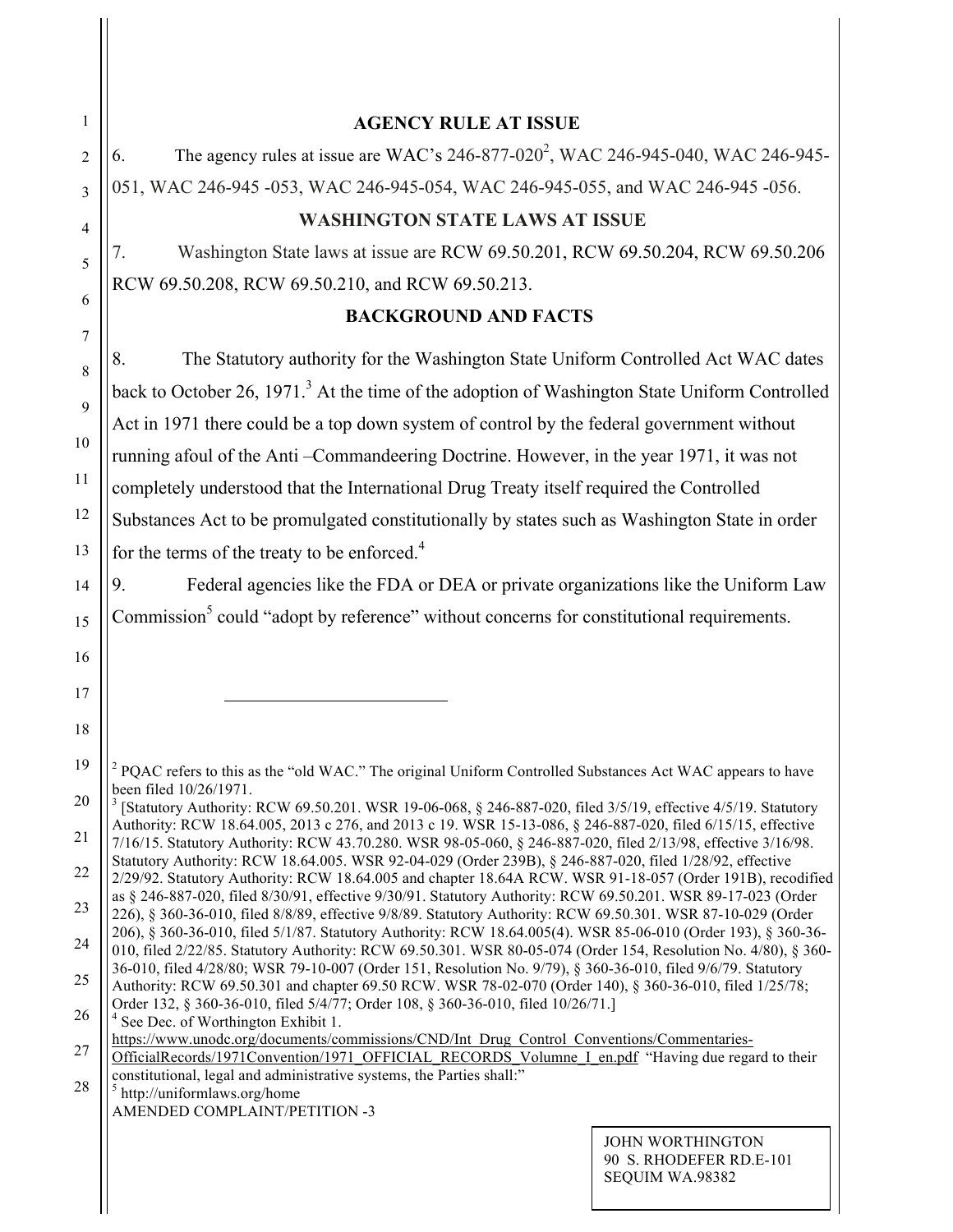10. Washington State does have a constitution and has limits imposed upon the creation of laws in our state and has limits on the delegation of law making authority. Those limits are clearly defined in Article II Section 1, and Article II Section 18.

11. It should be noted that the drug schedules were created by the legislature, by bill, in 1971, but neither the International Drug Treaty nor any information used by the Uniform Law Commission to determine the drug schedules were published publically in that legislation. It is also true that public comments on that information<sup>6</sup> were not taken and rebuttal scientific and medical findings were never considered by the legislature. Furthermore, the legislature did not sunset the Act in 1973 to allow for a proper promulgation of the drug schedules on a state level to avoid delegating law making authority to an International Treaty or Uniform Law Commission.

12. Washington State did legislatively authorize a division of the Washington State Department of Health to promulgate agency rules like WAC's 246-877-020. But rather than purchase the International Drug Treaties or any other information used by the Uniform Law Commission, publish it for public inspection with references and finding guides, allow for public comment, and then develop those rules after consideration of those comments, the BOP just adopted federal CFR codes by reference.

13. RCW 69.50.201 allows the "Commission" to enforce the chapter but section d of RCW 69.50.201 allows the "Commission" to perpetually avoid any challenges to the drug schedules.

(d) If a substance is designated, rescheduled, or deleted as a controlled substance under federal law, the commission shall similarly control the substance under this chapter after the expiration of thirty days from the date of publication in the federal register of a final order designating the substance as a controlled substance or rescheduling or deleting the substance or from the date of issuance of an order of temporary scheduling under Section 508 of the federal Dangerous Drug Diversion Control Act of 1984, 21 U.S.C. Sec. 811(h), unless within that thirty-day period, the commission or an interested party objects to inclusion, rescheduling, temporary scheduling, or deletion. If no objection is made, the commission shall adopt and cause to be published, without the necessity of making determinations or findings as required by subsection (a) of this section or **RCW 69.50.203, 69.50.205, 69.50.207, 69.50.209, and 69.50.211**, a final rule, for which

27 28 AMENDED COMPLAINT/PETITION -4 <sup>6</sup> The International Drug Treaties were copy written and never purchased for public review and the Uniform Law Commission did not use any other materials to develop the uniform Controlled Substances Act, other than the same International Drug Treaties..

> JOHN WORTHINGTON 90 S. RHODEFER RD.E-101 SEQUIM WA.98382

 $\overline{a}$ 

1

2

3

4

5

6

7

8

9

10

11

12

13

14

15

16

17

18

19

20

21

22

23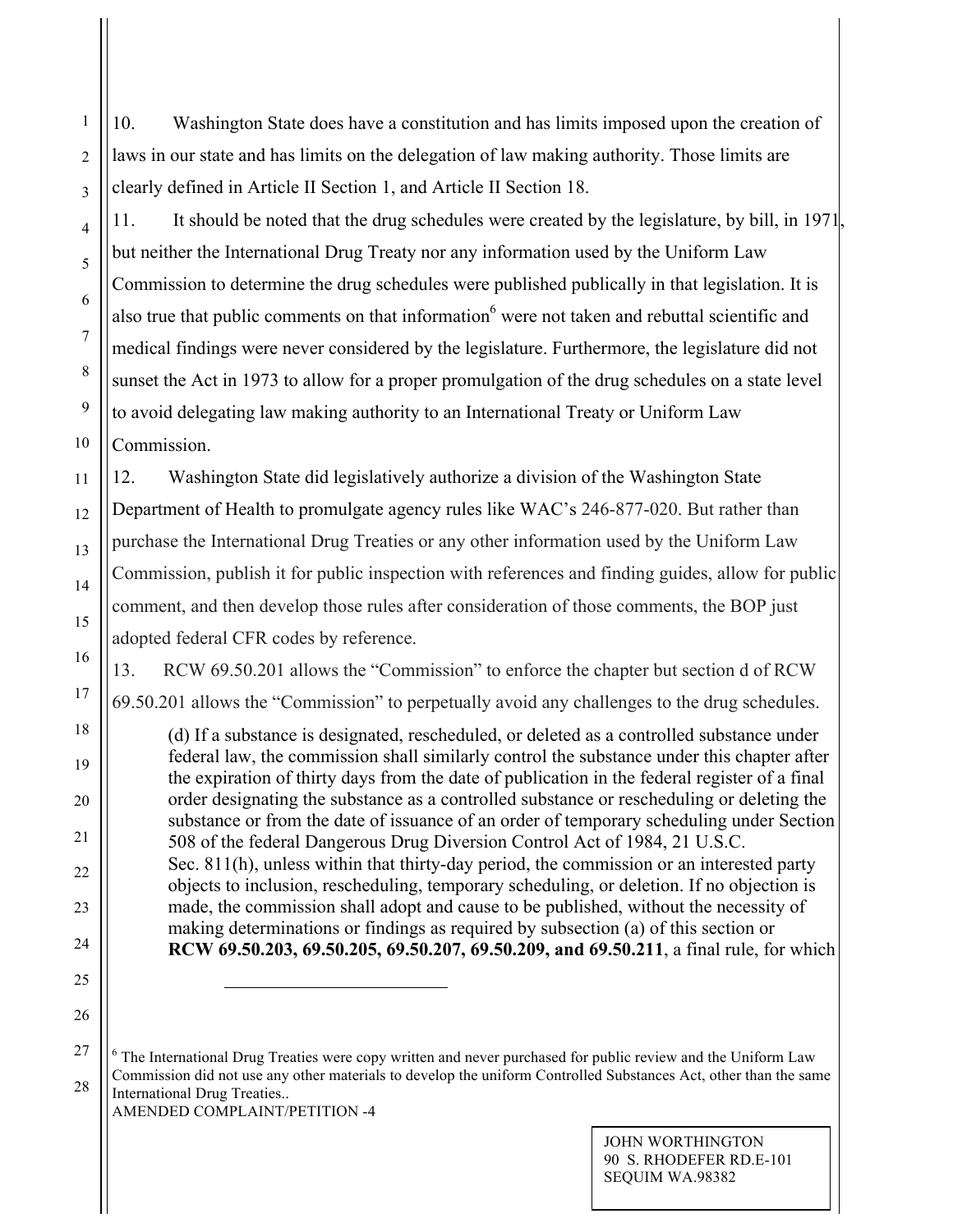notice of proposed rule making is omitted, designating, rescheduling, temporarily scheduling, or deleting the substance. If an objection is made, the commission shall make a determination with respect to the designation, rescheduling, or deletion of the substance as provided by subsection (a) of this section. Upon receipt of an objection to inclusion, rescheduling, or deletion under this chapter by the commission, the commission shall publish notice of the receipt of the objection, and control under this chapter is stayed until the commission adopts a rule as provided by subsection (a) of this section.

14. As shown above affected party like Worthington is unable to challenge a marijuana drug scheduling under RCW 69.50.201,<sup>7</sup> because the "Commission" has never re-scheduled marijuana even though Washington Statute RCW 69.50.213 requires an annual re-publication. Worthington would need a time machine to go back to 1971 to invoke RCW 69.50.201. RCW 69.50.213 reads:

## **RCW 69.50.213**

# **Republishing of schedules.**

The commission shall publish updated schedules annually. Failure to publish updated schedules is not a defense in any administrative or judicial proceeding under this chapter. **[ 2013 c 19 § 95; 1993 c 187 § 13; 1971 ex.s. c 308 § 69.50.213.]**

Worthington has never witnessed a "republishing" of drug schedules in all his years of

marijuana activism.

15. Over the years the BOP/PQAC has added drugs to the Washington State Controlled Substances Act, but they have never publically published any materials used by the International Drug Treaty,<sup>8</sup> or any Uniform Law Commission materials or any federal agency with references and finding guides, accepting public comment on those materials, and develop laws and rules, by accounting for adversarial binding scientific and medical findings.

16. Because DOH/BOP/PQAC never re-scheduled drugs periodically Worthington was also never able to invoke RCW 34.05.328. (Except in an estimated 4 or 5 instances, Marinol and

AMENDED COMPLAINT/PETITION -5 laws developed by the Uniform Law Commission.

 $\overline{a}$ 

<sup>&</sup>lt;sup>7</sup> Worthington can file a petition for adoption amendment repeal under RCW 34.05.330. Worthington has filed at least 4 such petitions including in 2021.

 $8$  The DOH, BOP/PQAC has consistently stated they are "coordinating" with federal agencies. (See RCW 69.50.203) However, BOP/PQAC has never published any of the materials used to make those federal laws or any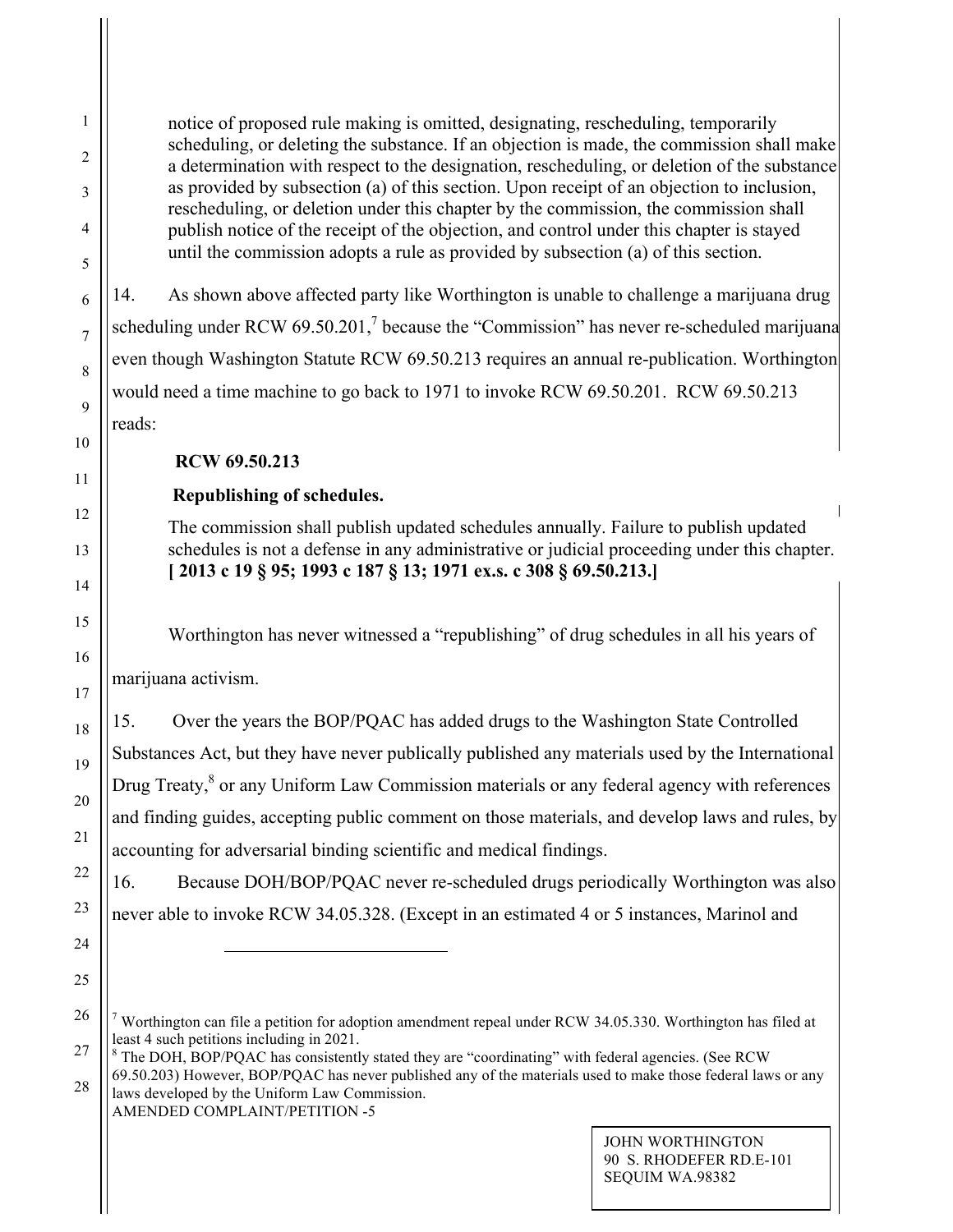K2 spice being two of those occasions)

17. From 2007-2010, Worthington petitioned the BOP multiple times to remove marijuana from schedule I. The BOP relied upon RCW 69.50.203 3 (b) to deny the petition. RCW 69.50.203 reads.

 **Schedule I tests.**

(a) The commission shall place a substance in Schedule I upon finding that the (b) substance:

(1) has high potential for abuse;

(2) has no currently accepted medical use in treatment in the United States; and (3) lacks accepted safety for use in treatment under medical supervision. (b) The commission may place a substance in Schedule I without making the findings

required by subsection (a) of this section if the substance is controlled under Schedule I of the federal Controlled Substances Act by a federal agency as the result of an international treaty, convention, or protocol.

[ **2013 c 19 § 88**; **1993 c 187 § 3**; **1971 ex.s. c 308 § 69.50.203**.]

 As shown above, the statute RCW 69.50.203 is only applicable when the commission wants to "place" a substance in schedule I. DOH/BOP/PQAC has continually misapplied the statute to avoid repealing marijuana from schedule I. In doing so, they have caused Constitutional violations by not ever purchasing the International treaty, convention or protocol , purchasing any materials used by the Uniform Law Commission, publishing them for public inspection with references and finding guides, take public comment on those materials, and promulgated rules pursuant to RCW 34.05.328.

17. In early 2021, Worthington requested that PQAC, follow the process established by the Washington State Building Code process, by repealing their drug schedules, purchasing the International Treaty, purchase the materials used by the Uniform Law Commission or any federal agency, publically publish those materials with references and finding guides, take public comment on those materials, and promulgated rules pursuant to RCW 34.05.328, and sunset those rules within two years so they do not delegate law making authority to an International treaty or uniform law Commission. PQAC refused. Worthington re-incorporates those arguments into this complaint. (Dec. of Worthington Exhibit 1)

18. Worthington has standing because is aggrieved or is adversely affected by the Laws and Rules above because (i) the DOH/BOP/PQAC action has prejudiced or is likely to prejudice

AMENDED COMPLAINT/PETITION -6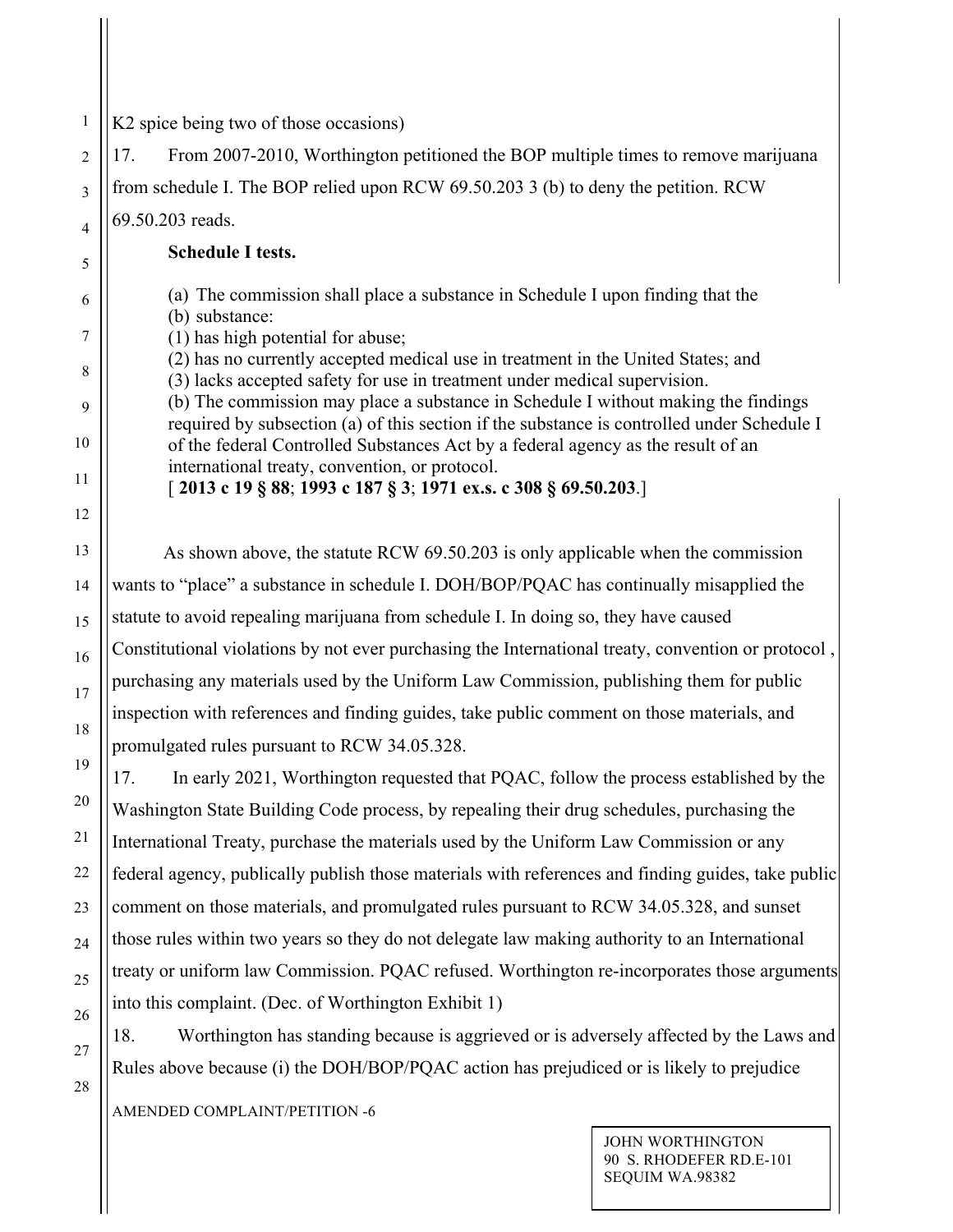1 2 3 Worthington ; (ii) Worthington's asserted interests are among those the DOH/BOP/PQAC was required to consider; and (iii) the judicial relief sought would substantially eliminate the prejudice caused by the DOH/BOP/PQAC action.

# **CAUSES OF ACTION**

## **RCW 7.24**

## DECLARATORY JUDGMENT ACT

19. The allegations set forth above in paragraphs 1 through 18 are hereby incorporated by reference.

20. Pursuant to the Washington State Constitution in Article II section 1 and 18, RCW 69.50.204, RCW 69.50.206 RCW 69.50.208, RCW 69.50.210, and RCW 69.50.212, should be declared invalid and their enforcement enjoined, because they are unconstitutional, because they were not properly promulgated by the legislature. The legislature failed to purchase the international treaty, convention or protocol materials or the materials used by the Uniform Law Commission, publically publish those materials with references and finding guides, take public comments including rebuttal information such as binding medical and scientific findings in opposition to said published materials, and promulgating those laws after consideration of public comment addressing said publically published materials. The legislature also failed to sunset those laws and illegally delegated Washington State law making authority to an international body or Uniform Law Commission.

21. Worthington requests this court declare under seal of this court that RCW 69.50.204, RCW 69.50.206 RCW 69.50.208, RCW 69.50.210, and RCW 69.50.212, are unconstitutional.

22. Worthington requests an injunction preventing the enforcement of RCW 69.50.204, RCW 69.50.206 RCW 69.50.208, RCW 69.50.210, and RCW 69.50.212, until they are properly promulgated under the Washington State Constitution.

24. Worthington requests an order under seal of this court that the International drug codes

23. Worthington requests an injunction requiring the annual republishing of the Washington State drug schedules as required by RCW 69.50.213.

25 26

4

5

6

7

8

9

10

11

12

13

14

15

16

17

18

19

20

21

22

23

24

28

27

AMENDED COMPLAINT/PETITION -7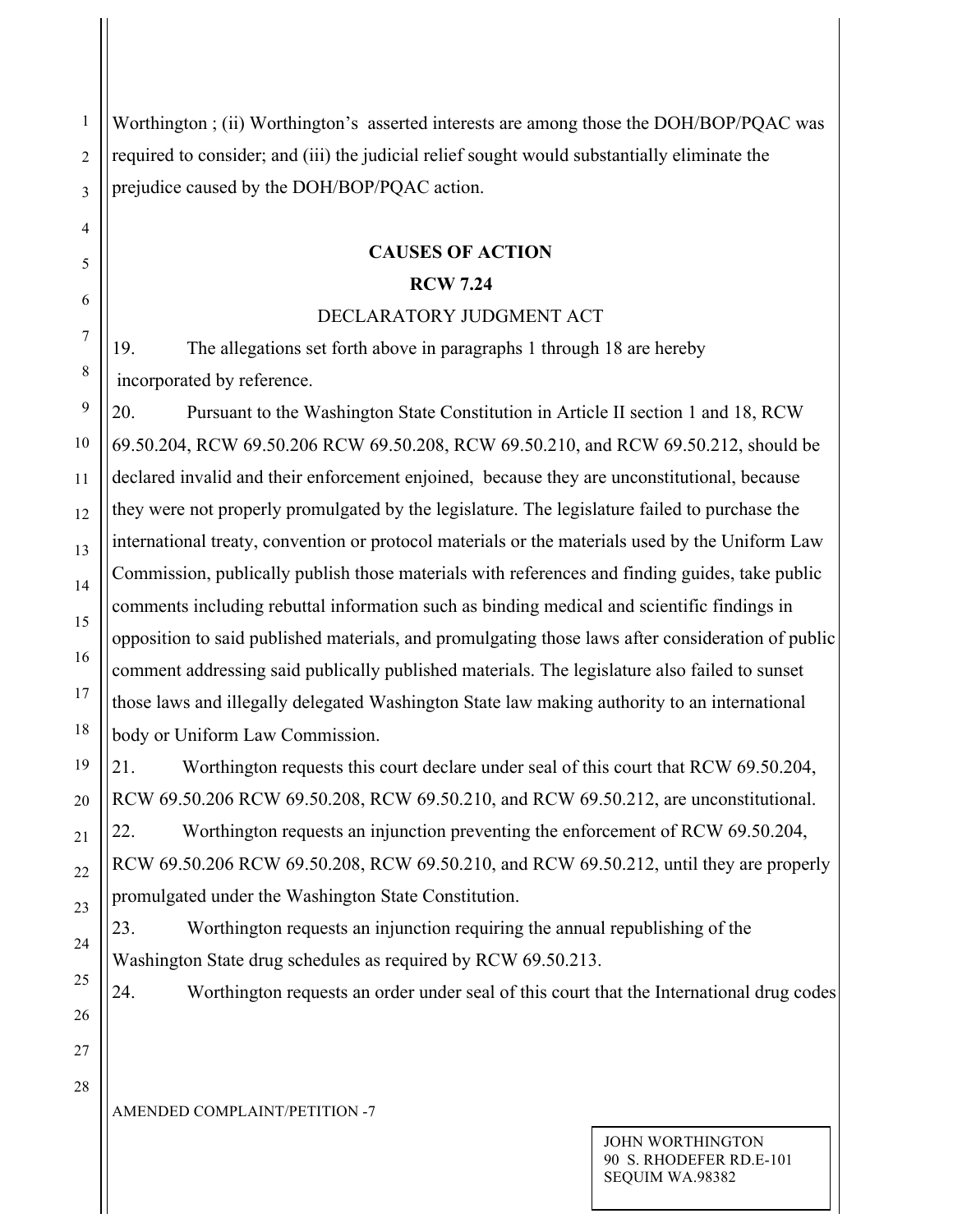are to be promulgated by Washington State in the same manner as International building codes are promulgated.<sup>9</sup>

#### **RCW 34.05**

#### **ADMINISTRATIVE PROCEEDURE ACT**

25. The allegations set forth above in paragraphs 1 through 18 are hereby incorporated by reference.

26. Pursuant to RCW 34.05.570 (2) (b) (ii)  $(c)^{10}$  and the Washington State Constitution in Article II section 1 and 18, WAC's 246-945-040, WAC 246-945-051, WAC 246-945 -053, WAC 246-945-054, WAC 246-945-055, and WAC 246-945 -056, should be declared invalid and their enforcement enjoined because they are unconstitutional, because they were not properly promulgated by the DOH/BOP/PQAC. The DOH/BOP/PQAC failed to purchase the international treaty, convention or protocol materials or the materials used by the Uniform Law Commission, publically publish those materials with references and finding guides, take public comments including rebuttal information such as binding medical and scientific findings in opposition to said published materials, and promulgating rules after consideration of public comment addressing said publically published materials. DOH/BOP/PQAC also failed to sunset those rules and illegally delegated Washington State rule making authority to an international body or Uniform Law Commission.

27. Worthington requests this court declare under seal of this court pursuant to RCW 34- 05.570 (4) (c) (i) that WAC's 246-945-040, WAC 246-945-051, WAC 246-945 -053, WAC 246-945-054, WAC 246-945-055, and WAC 246-945 -056, that DOH/BOP/PQAC actions are arbitrary and capricious and are unconstitutional.

28. Worthington requests an injunction preventing the enforcement of WAC's 246-945-040, WAC 246-945-051, WAC 246-945 -053, WAC 246-945-054,

AMENDED COMPLAINT/PETITION -8

 $\overline{\phantom{a}}$ 

<sup>&</sup>lt;sup>9</sup> International building codes are purchased, (they have to be purchased because it is copy written material that must first be paid for before it can be published.) publically and prominently published, The rule making agency Washington State building code council takes public comments on the materials, promulgates rules with a two year

sunset clause so they do not delegate rule making authority to an International body.  $10$  In the event that this court does not rule under RCW 34.05.570 (2) (b) (i) (c), Worthington seeks relief under

RCW 34.05.570 (4) (c) (i) and (iii).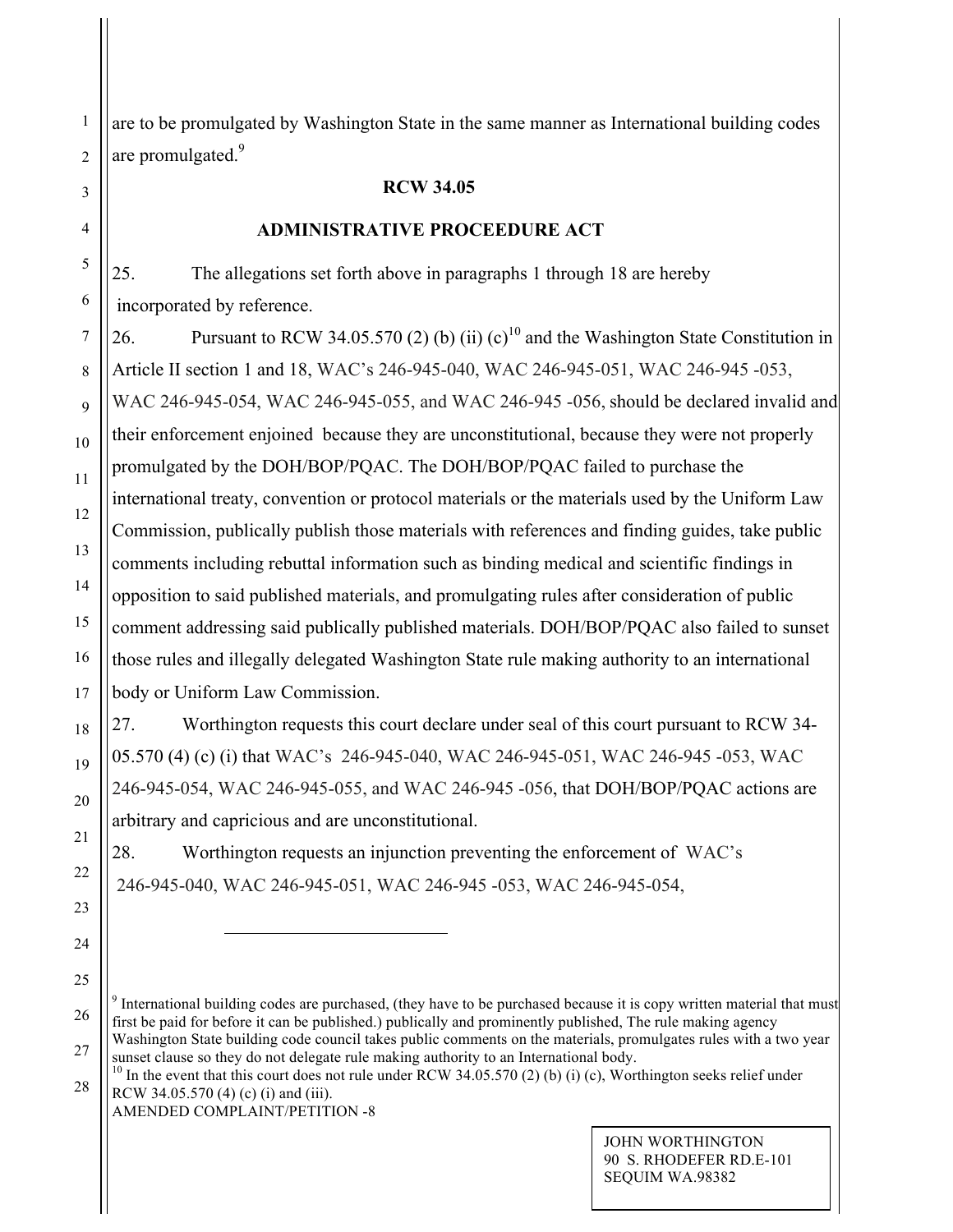WAC 246-945-055, and WAC 246-945-056, because they are unconstitutional.

29. Worthington respectfully requests an order from this court directing the legislature And DOH/BOP/PQAC to promulgate international drug codes in the exact same manner as International building codes. The agency decision to deny the petition was arbitrary and capricious, violated state laws, and was unconstitutional.

## **REQUEST FOR RELIEF**

30. Plaintiff/Petitioner Worthington requests that the Court enter a judgment and order under RCW 7.24 declaring RCW 69.50.204, RCW 69.50.206 RCW 69.50.208, RCW 69.50.210, and RCW 69.50.212 are invalid and enjoining their enforcement, and that Worthington be awarded his costs and disbursements as permitted by law.

31 Plaintiff/Petitioner Worthington requests that the Court enter a judgment and order under RCW 7.24 that DOH/BOP/PQAC immediately comply with RCW 69.50.213.

32. Plaintiff/Petitioner Worthington requests that the Court enter a judgment and order under RCW 34.05 that WAC's 246-945-040, WAC 246-945-051, WAC 246-945 -053, WAC 246-945-054, WAC 246-945-055, and WAC 246-945 -056 are invalid and enjoining their enforcement, and that Worthington be awarded his costs and disbursements as permitted by law. 33. Plaintiff/Petitioner Worthington requests that the Court enter a judgment and order RCW 7.24 directing the legislature and DOH/BOP/PQAC to promulgate International drug codes in the exact same manner as International building codes

34. Plaintiff/Petitioner respectfully requests any other relief deems appropriate including a right to amend this complaint.

Respectfully submitted on this  $16<sup>th</sup>$  day of June, 2021.

 $BY:$ 

John Worthington Pro Se 90 S.RHODEFER RD. E-101 SEQUIM WA.98382

AMENDED COMPLAINT/PETITION -9

JOHN WORTHINGTON 90 S. RHODEFER RD.E-101 SEQUIM WA.98382